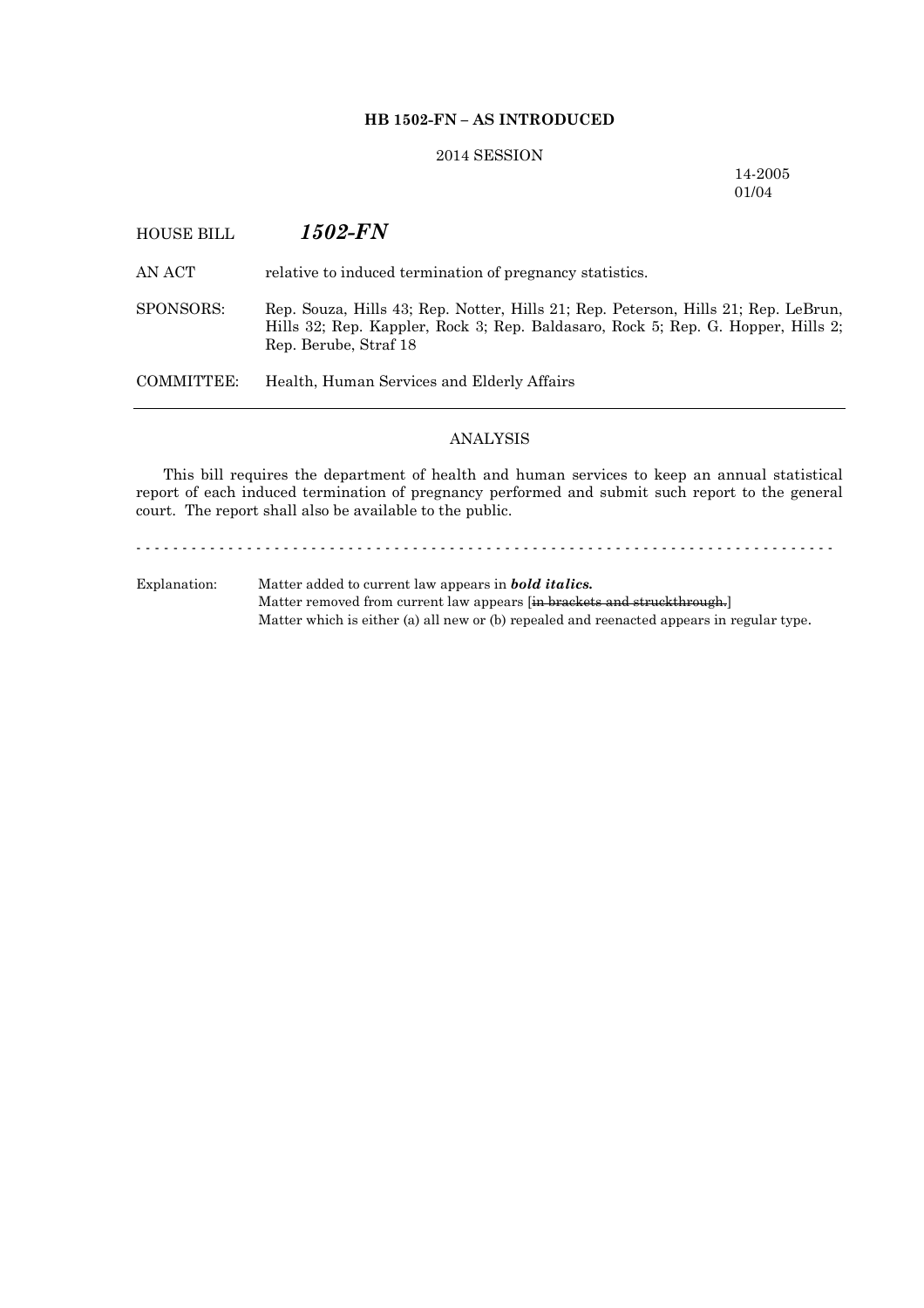### **HB 1502-FN – AS INTRODUCED**

## STATE OF NEW HAMPSHIRE

*In the Year of Our Lord Two Thousand Fourteen*

AN ACT relative to induced termination of pregnancy statistics.

*Be it Enacted by the Senate and House of Representatives in General Court convened:*

| 1                | 1 New Section; Annual Report Required. Amend RSA 126-A by inserting after section 4-h the               |  |  |  |  |
|------------------|---------------------------------------------------------------------------------------------------------|--|--|--|--|
| 2                | following new section:                                                                                  |  |  |  |  |
| 3                | 126-A:4-i Induced Termination of Pregnancy; Annual Report.                                              |  |  |  |  |
| 4                | I. In this section:                                                                                     |  |  |  |  |
| 5                | (a) "Facility" or "medical facility" means any public or private hospital, clinic, center,              |  |  |  |  |
| $\,6\,$          | medical school, medical training institution, health care facility, physician's office, infirmary,      |  |  |  |  |
| 7                | dispensary, ambulatory surgical treatment center, or other institution or location wherein medical      |  |  |  |  |
| 8                | care is provided to any person.                                                                         |  |  |  |  |
| $\boldsymbol{9}$ | (b) "Abortion clinic" means a facility, other than an accredited hospital, in which 5 or                |  |  |  |  |
| 10               | more first trimester abortions in any month or any second or third trimester abortions are              |  |  |  |  |
| 11               | performed.                                                                                              |  |  |  |  |
| 12               | "Induced termination of pregnancy" means the purposeful interruption of an<br>$\left( \text{c} \right)$ |  |  |  |  |
| 13               | intrauterine pregnancy with the intention other than to produce a live-born infant and which does       |  |  |  |  |
| 14               | not result in a live birth. This definition excludes management of prolonged retention of products of   |  |  |  |  |
| 15               | conception following fetal death.                                                                       |  |  |  |  |
| 16               | (d) "Non-surgical induction" means the administration of a medication or medications to                 |  |  |  |  |
| 17               | induce a termination of pregnancy.                                                                      |  |  |  |  |
| 18               | (e) "Physician" means any person licensed to practice medicine under RSA 329.                           |  |  |  |  |
| 19               | (f) "Procedure" means the process by which an induced termination of pregnancy occurs.                  |  |  |  |  |
| 20               | II. A report of each induced termination of pregnancy shall be made to the department on                |  |  |  |  |
| 21               | the most current form used for such purpose by the federal Centers for Disease Control and              |  |  |  |  |
| $22\,$           | Prevention or on a form which is substantially similar to such form. The commissioner shall make        |  |  |  |  |
| 23               | such form available to facilities and medical facilities licensed under RSA 151, or abortion clinics as |  |  |  |  |
| 24               | defined in subparagraph I(b).                                                                           |  |  |  |  |
| 25               | III. The reports shall be completed by the licensed facility or abortion clinic and transmitted         |  |  |  |  |
| ${\bf 26}$       | to the department within 5 days after the date of the procedure.                                        |  |  |  |  |
| 27               | IV. The department shall prepare a comprehensive annual statistical report for the general              |  |  |  |  |
| ${\bf 28}$       | court based upon the data gathered under this section. The information contained in the report shall    |  |  |  |  |
| 29               | be released by county, or by city or town; provided, that the release of any information shall not lead |  |  |  |  |
| 30               | to any disclosures described in paragraph V. The report shall be available to the public 30 days after  |  |  |  |  |
| 31               | it is submitted to the general court.                                                                   |  |  |  |  |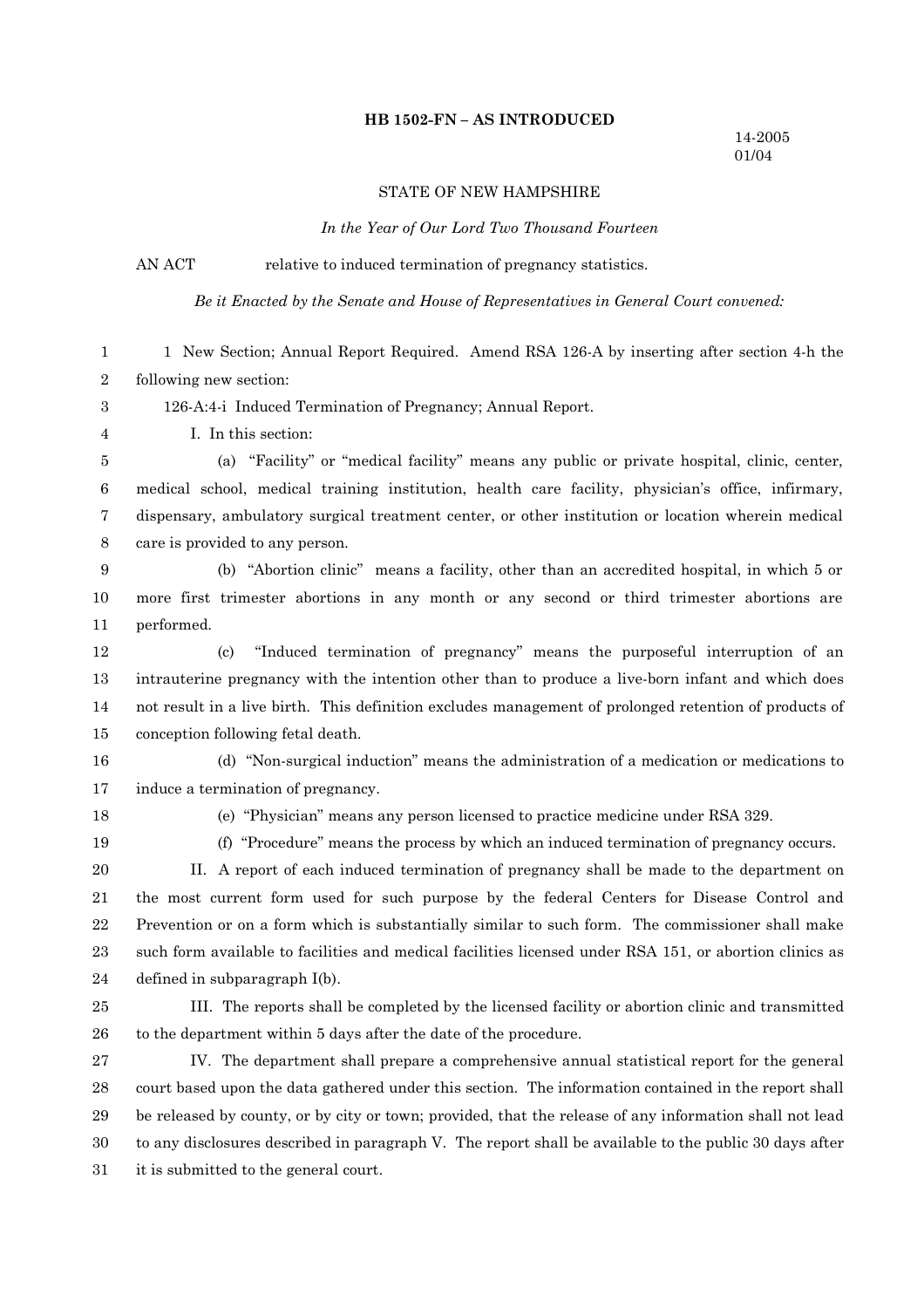#### **HB 1502-FN – AS INTRODUCED - Page 2** -

V.(a) Notwithstanding RSA 126:28 and except as otherwise provided in this section,1 2 information obtained by the department under this section may be used only for statistical purposes and such information shall not be released in a manner which would lead to or permit the3 identification of the person for whom the procedure was performed. Any releases of the information4 5 obtained shall not disclose or permit the identification of any person filing a report, the facility at which the procedure was performed, or the identity of any person licensed to practice medicine and6 surgery who submits a report to the department under this section, except as follows:7

(1) Information from reports provided, including information identifying such8 persons and facilities, may be disclosed to the state board of medicine upon request of the board for9 disciplinary action conducted by the board and may be disclosed to the attorney general upon a10 showing that a reasonable cause exists to believe that a violation of this section has occurred. Any11 information disclosed to the state board of medicine or the attorney general pursuant to this section12 shall be used solely for the purposes of a disciplinary action or criminal proceeding.13

(2) Information from reports shall be provided to the federal Centers for Disease14 15 Control and Prevention for the purposes of national statistical summaries provided these summaries occur at the state level only and do not lead to any other disclosures as stated in this section.16

(b) A violation of this section is a class A misdemeanor.17

18 2 Effective Date. This act shall take effect July 1, 2014.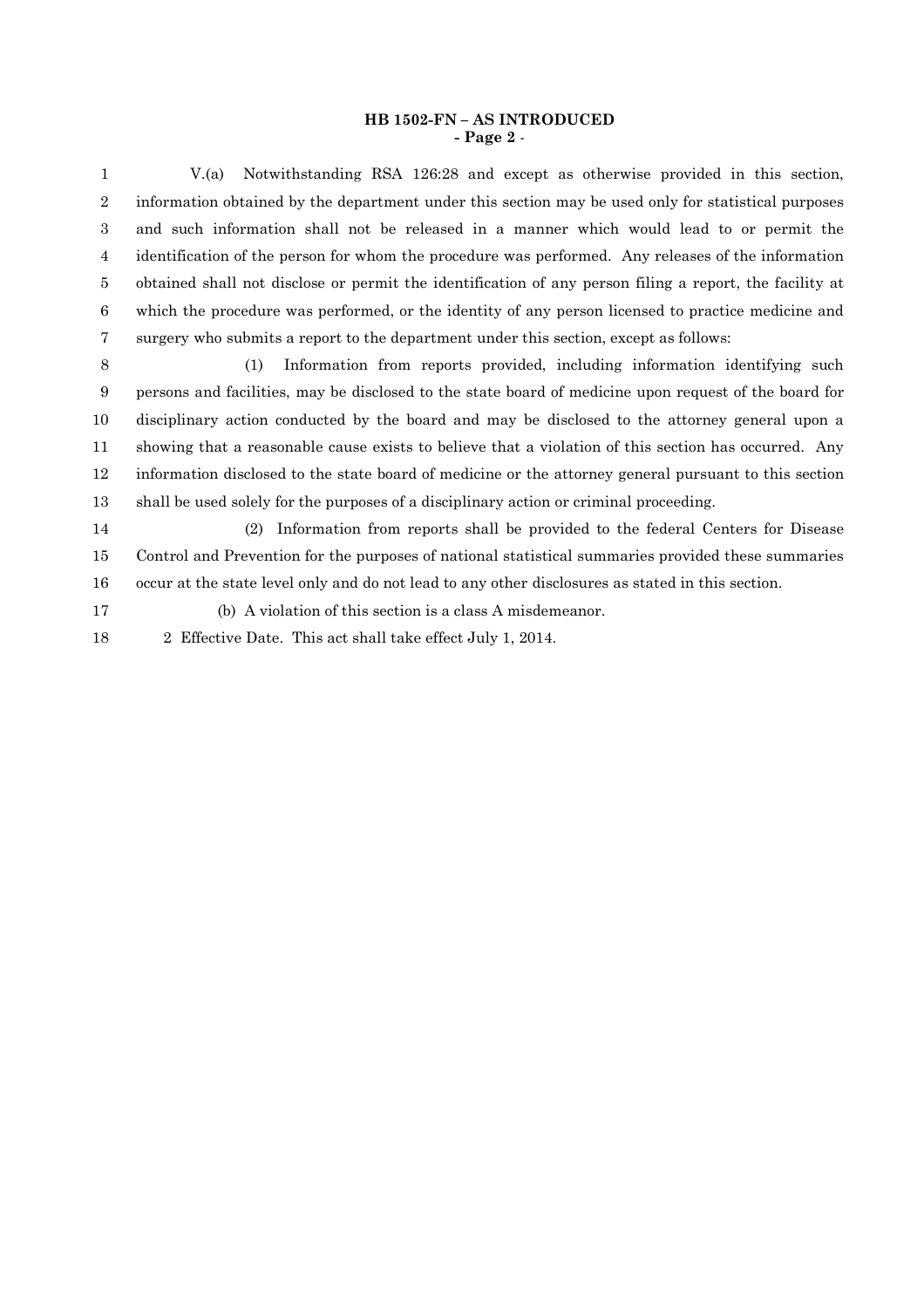LBAO 14-2005 12/19/13

#### **HB 1502-FN - FISCAL NOTE**

AN ACT relative to induced termination of pregnancy statistics.

#### **FISCAL IMPACT:**

The Department of Health and Human Services states this bill, **as introduced**, will increase state expenditures by \$85,814 in FY 2015, \$86,387 in FY 2016, \$90,332 in FY 2017 and \$94,462 in FY 2018. The Judicial Branch, Department of Justice, and New Hampshire Association of Counties, state this bill, **as introduced,** will increase state and county expenditures by an indeterminable amount in FY 2015 and each year thereafter. There will be no fiscal impact on state, county, and local revenue, or local expenditures.

#### **METHODOLOGY:**

The Judicial Branch states this bill would require the Department of Health and Human Services to produce an annual statistical report of each induced termination of pregnancy. The report would be submitted to the legislature and made available to the public. The Branch states the only fiscal impact to the Judicial Branch would be as a result of proposed RSA 126- A:4-I,V(b) which makes violations of the section a class A misdemeanor. The Branch has no information on which to estimate the number of additional class A misdemeanor prosecutions that may result from the proposed bill. The Branch indicates the estimated average cost of processing a class A misdemeanor in the district division of the circuit court will be \$66.17 in FY 2015 and \$67.64 in FY 2016. These amounts do not include the cost of potential appeals. The Branch states the cost estimates for class A misdemeanors are based on studies of judicial and clerical weighted caseload time for processing the average case and these studies are now more than 8 years old. In addition, the Branch states there have been changes during that time span with respect to processing cases that could impact average processing times.

The Department of Health and Human Services states this bill requires the Department to compile, maintain, and report on induced termination of pregnancy statistics. The Department assumes the report may be used to:

- Identify characteristics of women who are at high risk of unintended pregnancy.
- Evaluate the effectiveness of programs for reducing teen pregnancies and unintended pregnancies among women of all ages.
- Calculate pregnancy rates based on the number of pregnancies ending in abortion in conjunction with birth data and fetal loss estimates.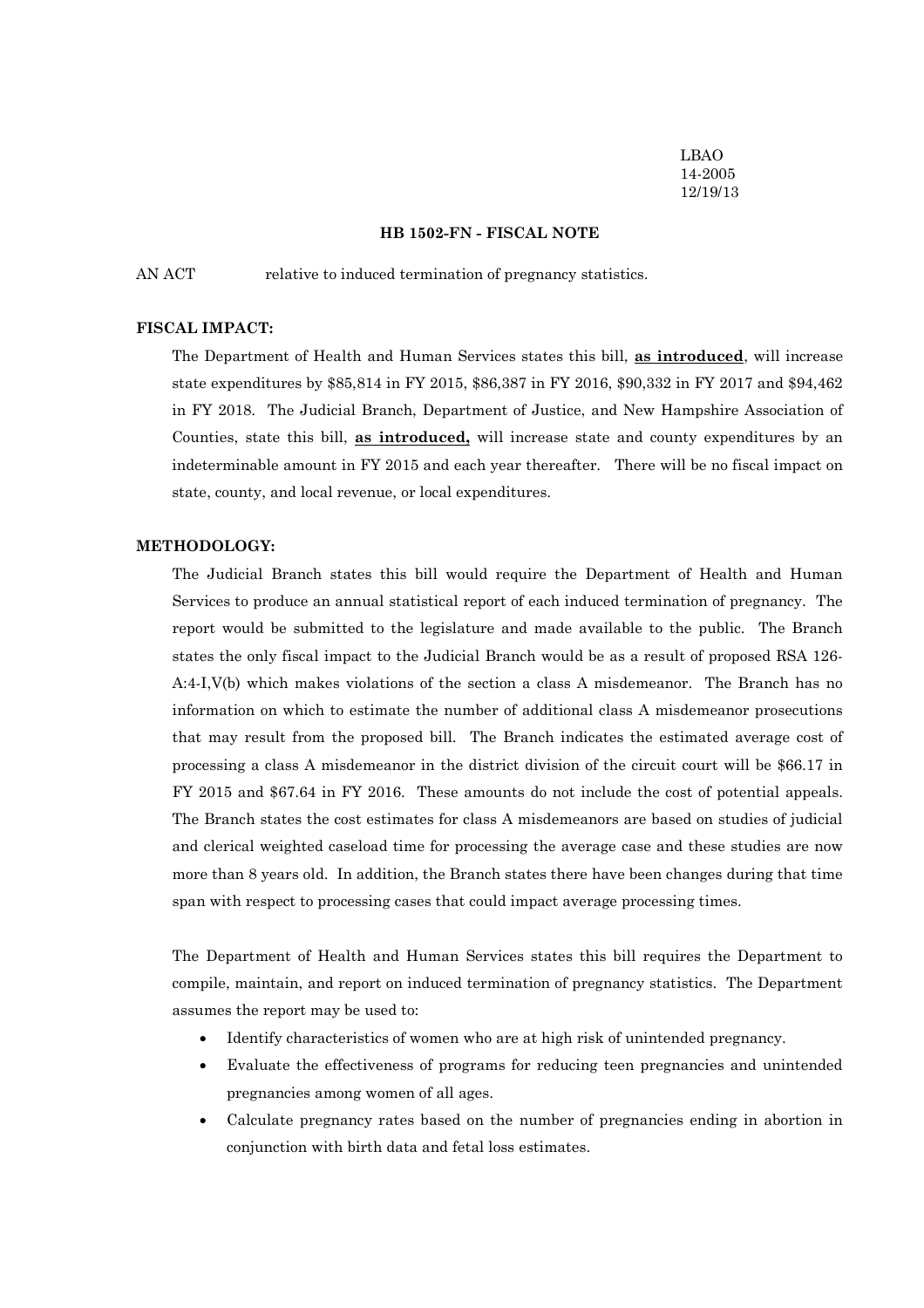Monitor changes in clinical practice patterns related to abortion, such as changes in the types of procedures used, and weeks of gestation at the time of abortion, as suggested by the Centers for Disease Control and Prevention (CDC).

The Department states a full-time Planning Analyst would be needed to: design a form to record the data per CDC recommendations; create and test a Microsoft Access database; train personnel to accurately enter the data; compile the abortion data and maintain the database; and, prepare the annual statistical report for submission to the general court and possibly the federal government. The Department estimates the annual budget for this project will be as follows:

|                          | FY 2015             | FY 2016          | FY 2017      | FY 2018      |
|--------------------------|---------------------|------------------|--------------|--------------|
| Planning Analyst - LG 24 | 45,463<br>\$        | 47,491<br>\$     | 49,581<br>\$ | 51,754<br>\$ |
| Benefits                 | \$<br>26,387        | 27,918<br>œ<br>D | \$<br>29,534 | 31,244<br>\$ |
| <b>Current Expenses</b>  | \$<br>2,000         | 2,000<br>\$      | \$<br>2,000  | 2,000<br>\$  |
| Equipment                | \$<br>3,500         | \$               | \$           | \$           |
| In State Travel          | 1,000<br>\$         | ው<br>1,000<br>Ð  | \$<br>1,000  | 1,000<br>\$  |
| Office Rent              | 7,464<br>$\pmb{\$}$ | 7,978            | 8,217<br>œ   | 8,464        |
| Total:                   | \$<br>85,814        | 86,387<br>\$     | 90,332<br>\$ | 94,462<br>\$ |

The Department of Justice states the criminal offense created by this bill would typically be prosecuted by a county attorney's office, but there would be some fiscal impact to the Department in instances when an appeal would be taken to the Supreme Court. The Department states the bill may also trigger a complaint to the applicable medical licensing board. There would be some fiscal impact to the Civil Bureau for client counseling services provided to the relevant board. If the Administrative Prosecutions Unit investigates and prosecutes a complaint filed before a licensing board for violations under the bill, the services of an assistant attorney general, an investigator and a paralegal would be needed for the investigation and prosecution. The Department is not able to determine how many cases may result from this bill and therefore cannot estimate the fiscal impact.

The New Hampshire Association of Counties states to the extent more individuals are charged, convicted, and sentenced to incarceration in a county correctional facility, county expenditures will increase. The Association is unable to determine the impact on number of individuals who will be charged, convicted or incarcerated as a result of this bill to determine an exact fiscal impact. The average annual cost to incarcerate an individual in a county correctional facility is approximately \$35,000. There is no impact on county revenue.

The Judicial Council states this bill will have no fiscal impact on the Council's expenditures. The Council assumes anyone charged with a crime in the context of a business or occupation